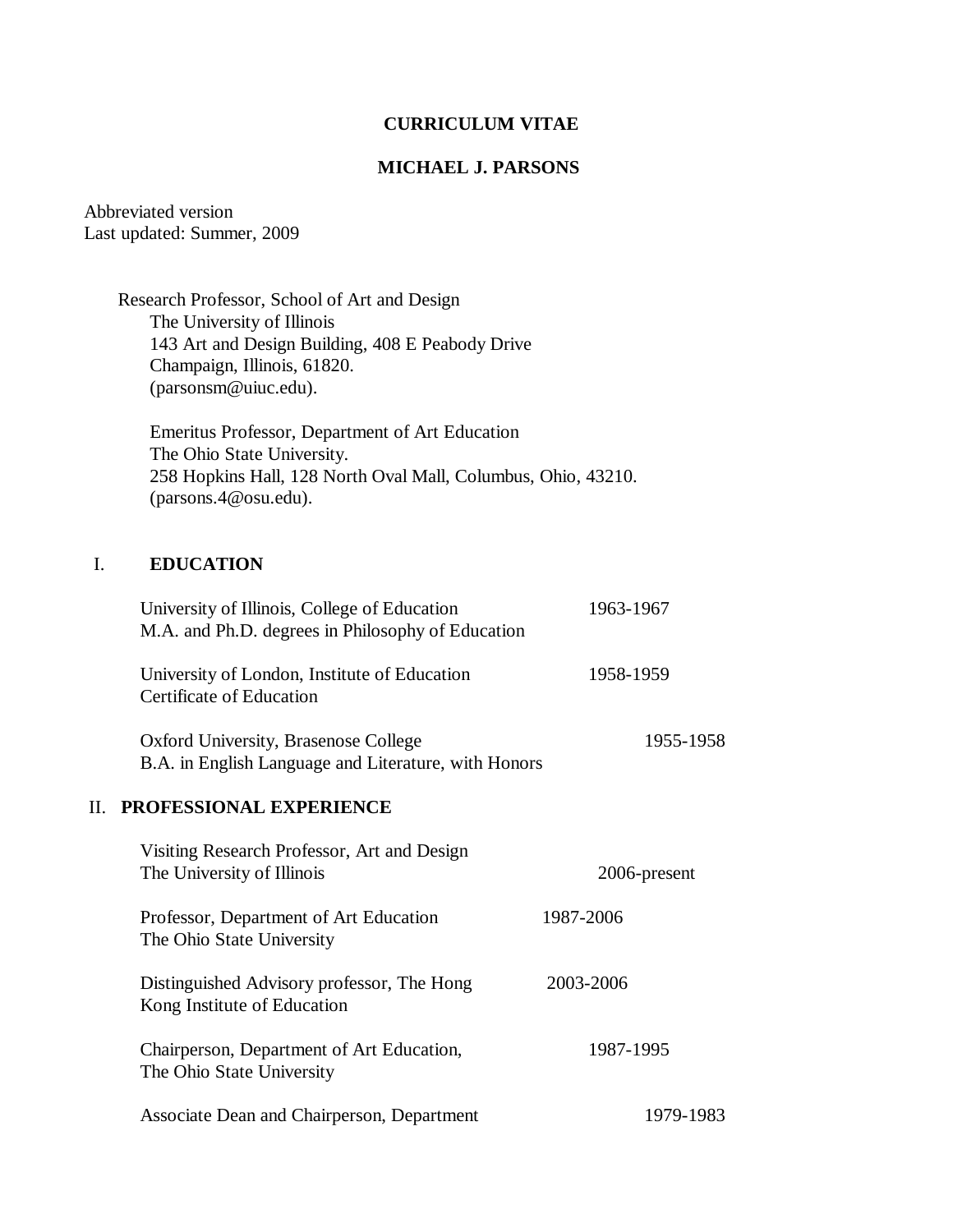of Educational Studies, University of Utah

Assistant, Associate, Full Professor, 1967-70,70-75,75-87 College of Education, University of Utah

One-year Visiting or Summer Faculty appointments at: the University of British Columbia, Pennsylvania State University, University of Minnesota, the North East London Polytechnic, Hong Kong Institute of Education, Chang Hua University (Taiwan)

| Graduate Teaching Assistant to Harry Broudy<br>University of Illinois | 1963-1967 |
|-----------------------------------------------------------------------|-----------|
| Secondary School Teacher, Plymouth High<br>School for Boys, England   | 1959-1963 |
| Adjunct Professor, Department of Philosophy<br>University of Utah     | 1971-1987 |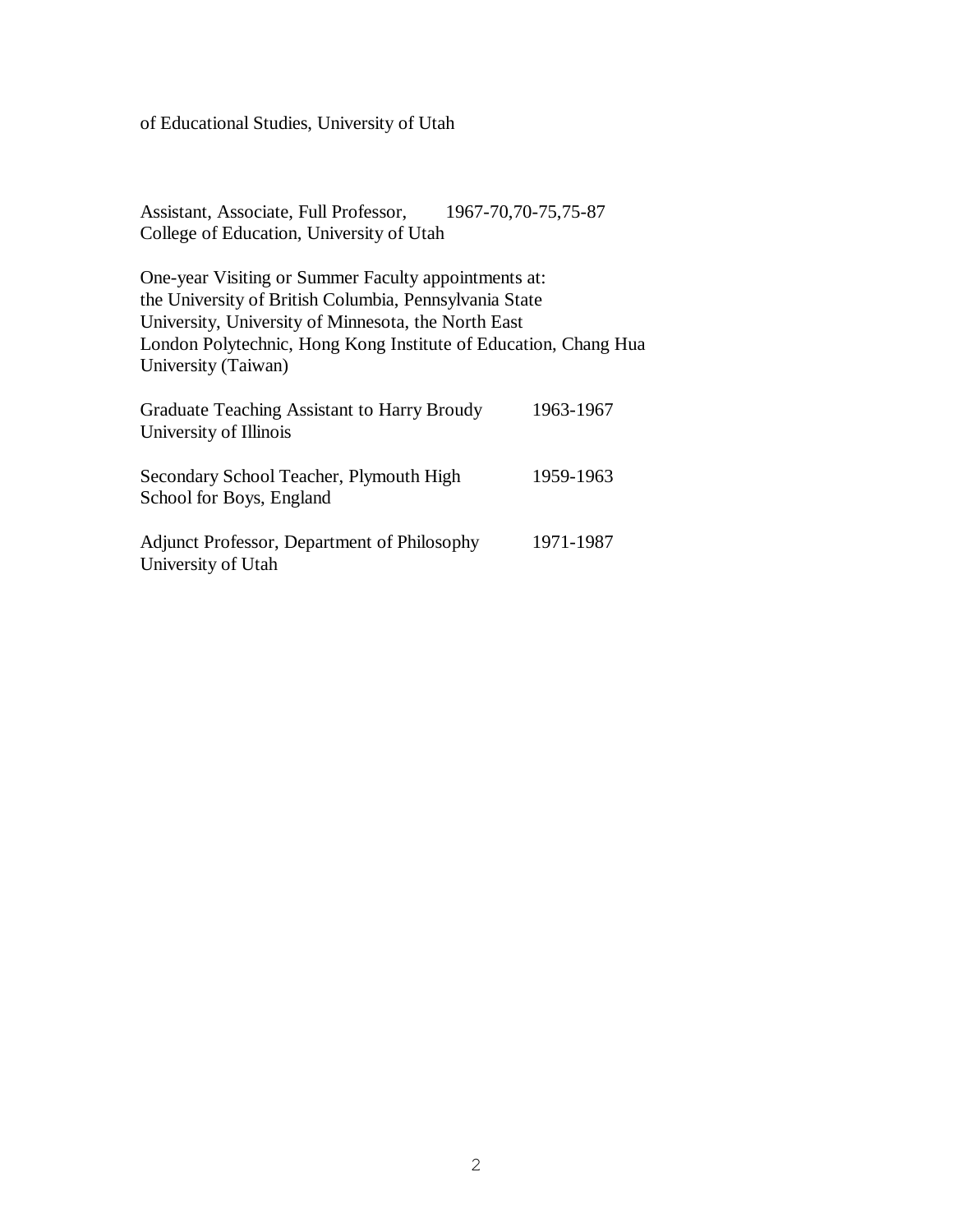### III. **SELECTED PUBLICATIONS,** emphasizing the period since 1987

#### **Books and Book Chapters**

Globalization, Art, and Education. Anthology edited with Elizabeth Delacruz, Alice Arnold, Ann Kuo, NAEA, 2009.

"Art and metaphor, body and mind," in Liora Bresler ed., International Handbook of Research in Arts Education. Springer, the Netherlands, 2007.

 "Art and integrated curriculum," in Eisner and Day (eds.), Handbook of Research and Policy in Art Education, Erlbaum and Associates, 2004. Reprinted as "Arte e cognicao integrados," In Ana Barbosa, ed., Arte Educacao Contemporanea, Cortez, San Paulo, 2006.

"An account of an integrated art unit," in Proceedings of the Third Annual Cross-Strait Art Education Symposium, Taipei: The Taiwan Association for Education through the Arts, 2001.

"Ideias como Ferramentos para a Compreensao das Obras de Arte," in Frois, Joao P., ed., Educacao Estetica e Artistica, Lisboa: Fundacao Calouste Gulbenkian, 2000.

(with Norman Freeman) "Children's intuitive understandings of pictures," in Torff, B. and Sternberg, R.J., eds, Understanding the Intuitive Mind. Erlbaum and Associates,2000. Reprinted in Chinese in Research in Arts Education (Taiwan), 2003.

 "A PDS network of teachers: the case of art," in Johnston, M.(ed) Collaborative Reform and Other Improbable Dreams. SUNY Press, 1999.

 "On the Development of Understanding Art," in Ralph Mosher, ed., Human development across the life span, Westport, CT: Praeger Press,1999.

 "Visual and Verbal Learning in Art," keynote speech to the Conference of the Dutch Institute of Art Education in Rotterdam, March, 1995. Reprinted in Art and Fact: the Learning Effects of Art (Utrecht:LOKV, 1996).

 "The Assessment of Studio Work and the Distrust of Language," in Elliott Eisner (ed.) Evaluating and Assessing the Visual Arts in Education, Teachers College Press, 1996.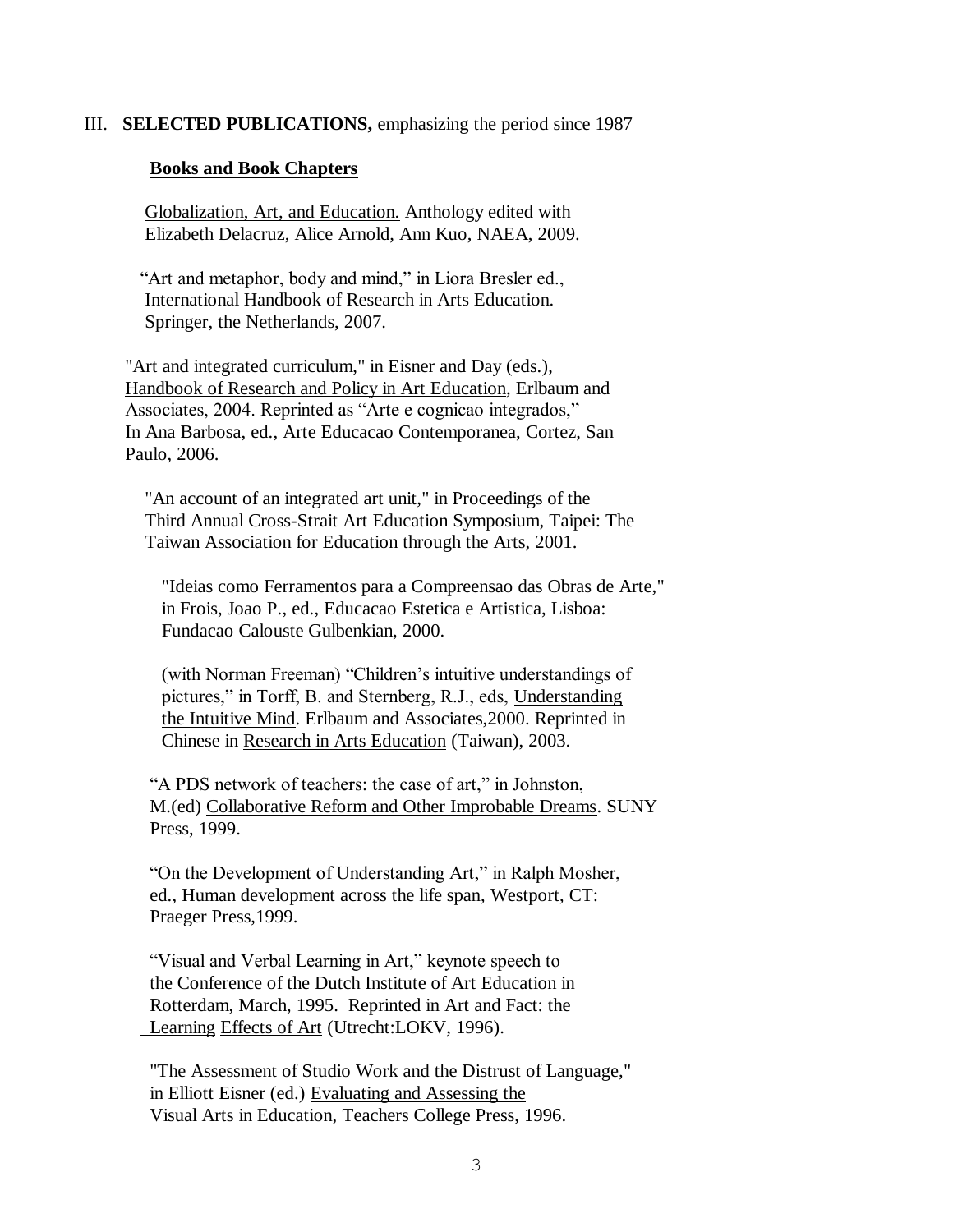"Can Children Do Aesthetics? A Developmental Account," In Ronald Moore (ed.), Aesthetics for Young People, University of Illinois Press, 1994. Reprinted in The Journal of Aesthetic Education, Vol. 28, No. 3 (Fall, 1994).

(with Gene Blocker) Aesthetics and Education, University of Illinois Press, 1993; translated and published in Chinese, 1997.

 "The Idea of Cognition in Art Education," in Bennett Reimer and Ralph Smith (eds.), Aesthetic Literacy and Arts Education, University of Chicago Press, 1992.

 How We Understand Art: A Cognitive Developmental Account of Aesthetic Experience, Cambridge University Press, 1987. Translated and published in Portuguese, Spanish and Japanese.

 (with Marilyn Johnston) "Ugliness and Expression: Two Views of Ida," in Malcolm Ross (ed.), Curriculum Issues in Arts Edu cation, London: Pergamon Press, 1987.

 "James Mark Baldwin on the Aesthetic Development of the Indi vidual," in John Broughton (ed.), The Developmental Psychology of James Mark Baldwin, New Jersey: Ablex, 1982, pp. 389-433.

 (with Marilyn Johnston) "A Cognitive Developmental Approach to Aesthetic Experience," in Ralph Mosher (ed.), Adolescent Development in Education, McCutchan, 1979, pp. 209-237.

 (editor) Philosophy of Education, 1974, Southern Illinois University, 1974

 "Herbert Read on Education," in Ralph Smith (ed.), Aesthetics and Problems of Education, University of Illinois Press, 1971.

 "The Concept of a Medium in Education," in Ralph Smith (ed.), Aesthetic Concepts in Education, University of Illinois Press, 1970, pp. 263-281.

 (with H.S. Broudy, I.A. Snook, R.D. Szoke) The Philosophy of Education: An Organization of Topics and Selected Sources, University of Illinois Press, 1968.

# **Selected Journal Articles (Refereed)**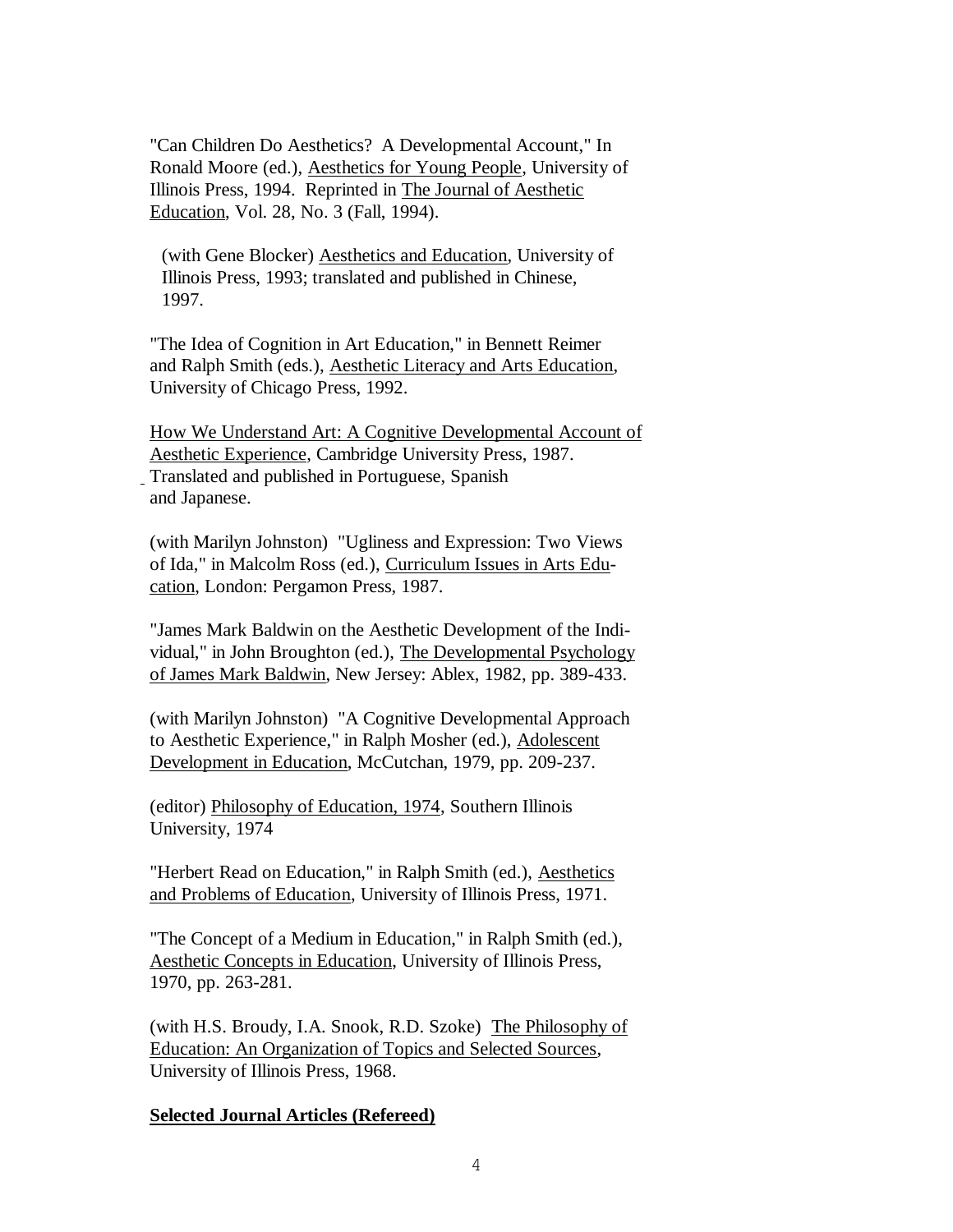"Interpreting Art through Metaphor," Internationaal Journal of art and Design Education, forthcoming.

"Art and Cognition: Integrating the visual arts in the curriculum," Studies in Art Education, Vol 46, No. 4 (Summer 2005), pp.369-377.

"Art and integrated curriculum," in Eisner and Day (eds.), Handbook of Research and Policy in Art Education, Erlbaum and Associates, 2004.

"The role of the visual arts in the growth of mind," Studies in Art Education, Vol 46, No 1. (Fall 2004)

"Endpoints, repertoires, and toolboxes: Development in art as the acquisition of tools," The International Journal of Arts Education, Vol. 1, No 1 (May 2003), pp 67-82.

"Aesthetic experience and the construction of meanings," The Journal of Aesthetic Education, Vol 36, No. 2 (Summer 2002), pp. 24-37.

"School reform and the arts: Commentary," Arts Policy Review, 2000. (with Sydney Walker).

 "The Study of Development in Art: Where are we now?" Studies in Art Education, Studies in Art Education, Fall, 1998.

 "Integrated Curriculum and our Paradigm of Cognition in the Arts," Studies in Art Education, Winter, 1998.

 "Arte como Modelo de Compreensao," Arte e Educacao em Revista, Vol 3, No. 4 (Dezembro, 97), Sao Paulo, Brasil.

 "Art and Culture, Visual and Verbal Learning: Where are the Bridges?" Australian Art Education, Vol 18, No. 1 (Summer 1994). Text of the 1994 Leon Jackman Memorial Lecture, Sydney, Australia, July 1994.

 "Aesthetic Literacy: The Psychological Context," The Journal of Aesthetic Education, Vol. 24, No. 1 (Spring 1990).

"Assumptions About Art and Artworld: A Response to Critics,"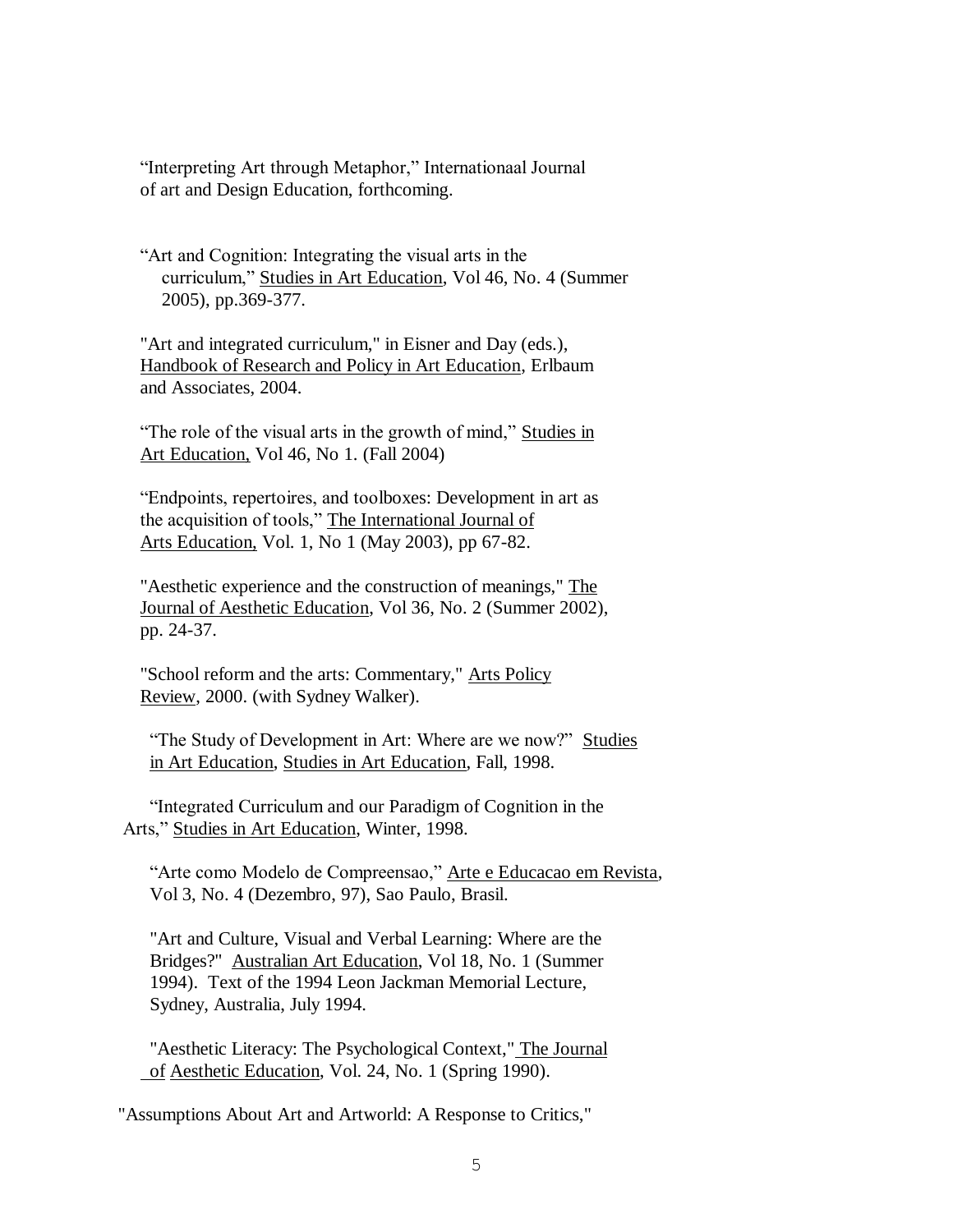Journal of Aesthetic Education, Vol. 22, No. 4 (Winter, 1988).

 "Talk About a Painting: a Cognitive Developmental Analysis," Journal of Aesthetic Education, Vol 21, No.1 (Spring 1987).

 "The Assessment of Aesthetic Judgment Ability," Empirical Studies in the Arts, January, 1985.

 "The Cognitive Development of Teachers: Report of a Study," with Johnston and Lubomudrov, Moral Education Forum, Winter 1982.

 "Sir Herbert Read on Art and Intellect," Studies in Art Educa tion, Vol. 11, No. 3, Spring, 1970, pp. 9-20.

#### **Recent Conference Presentations**

"Re-searching Art Education from 1990-2000." Panel discussion with Professors Terry Barrett and Sally McRorie, NAEA Conference, April, 2009.

Globalization, Art, and Education. Two Keynote sessions with various editors and authors of upcoming anthology with same title; NAEA Conference, April, 2009

"Interpreting Art through Metaphor," keynote paper at the 32nd InSEA World Congress, August, 2008 in Osaka, Japan.

"Body, Mind and Art," keynote paper at the Annual Conference of Art Educators, Porto, Portugal, Oct 25<sup>th</sup> 2008.

"Child Development in Art Today," presentation at the University of Porto, Dept. of Psychology, October  $28<sup>th</sup>$ , 2008.

"Current research on understanding art," presentation at Tsukuba University, Japan, Department of Art Education, August 2008.

"Blended learning: Approaches to in-service teachers," presentation at the Institute of Education, Hong Kong, May 2008.

 "Metaphors and Meanings," keynote paper at the InSEA conference Seoul, Korea, August 2007.

"Visual metaphors," paper at the NAEA annual meeting, NYC, 2007.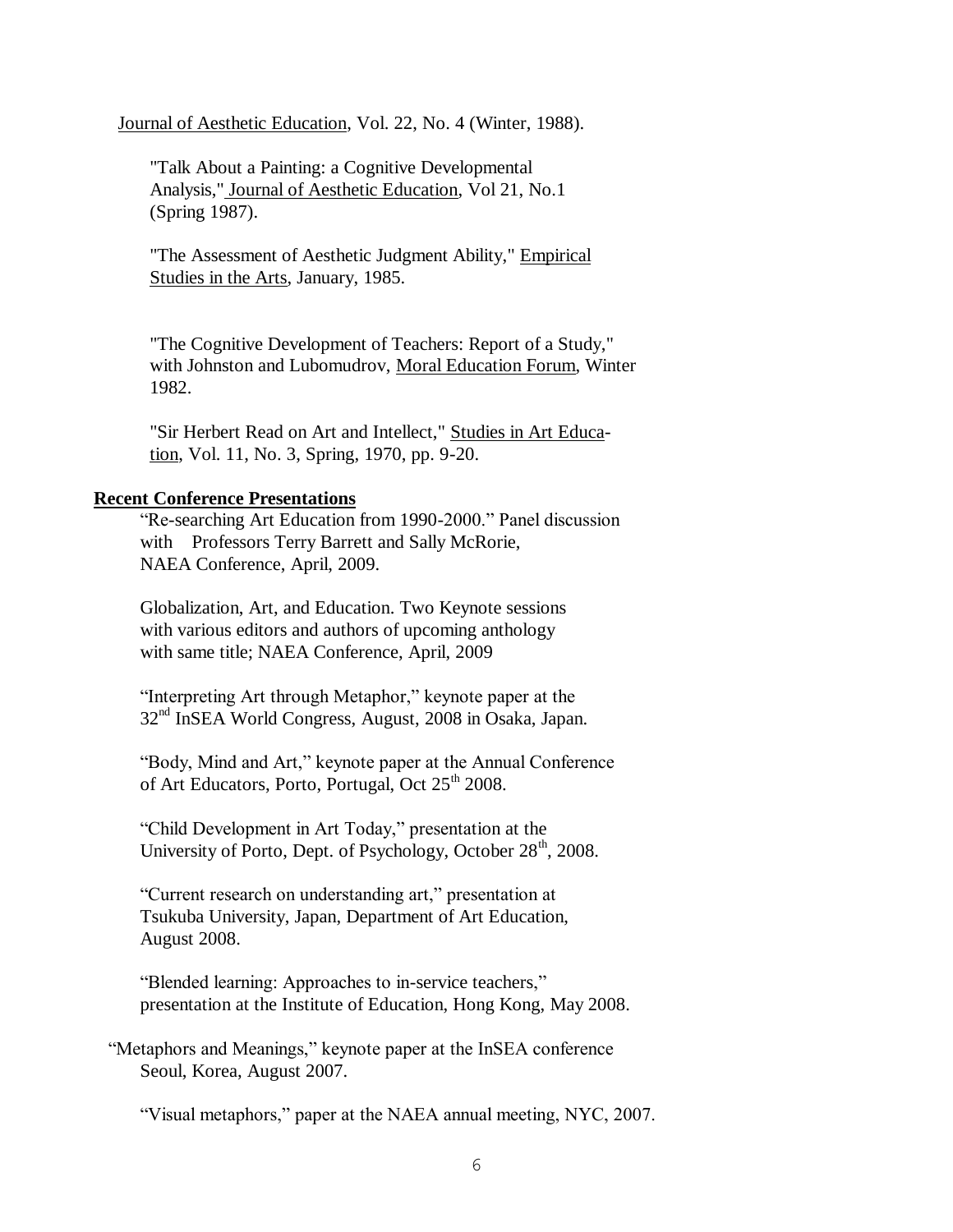"Perching and flitting: The uses of the discourse of the aesthetic in art education," paper at the NAEA annual meeting NYC, 2007.

"Interpreting art and understanding other cultures," keynote paper at the KoSEA conference, Seoul, Korea, October 2006. Published in the Proceedings, 2006.

"The importance of integrated curriculum for the arts," invited paper at the CREATE Conference in Kingston, Jamaica, Summer, 2005.

"Amy, Bo, and Chi: some ABCs of student self assessment in artmaking," paper given at an art education conference in Taipei, Taiwan, May, 04.

"Assessment and accountability in art education," paper given at a teacher conference in the Museum of Art, Macau, China, March, 04.

"Integrated curriculum, art and cognition," paper presented at an invited conference, the Hong Kong Institute of Education, March, 2003.

"The movement toward an integrated curriculum: some current influences on art education in the USA," keynote paper presented at the annual meeting of the Japanese NAEA, Naruto, Japan, March 2002.

"Current changes in art education in the US," a series of invited talks at the Ministry of Education, Santiago, Chile, Jan., 2002.

 "An account of an integrated curriculum," paper presented at the INSEA conference at Sun-Moon Lake, Taiwan, Nov. 2001.

"Charting a future for art education," invited paper at the College of Art, Universidade Classica, Lisboa, June, 2001.

 "Visual culture and an integrated approach to art education," invited lecture, College of Education, Harvard University, May, 2001.

 "The pictorial turn and art education," invited paper at the Free University, Brussels, March 2001.

 "From repertoires to toolboxes: Children's development construed as the acquisition of intellectual tools," invited paper at an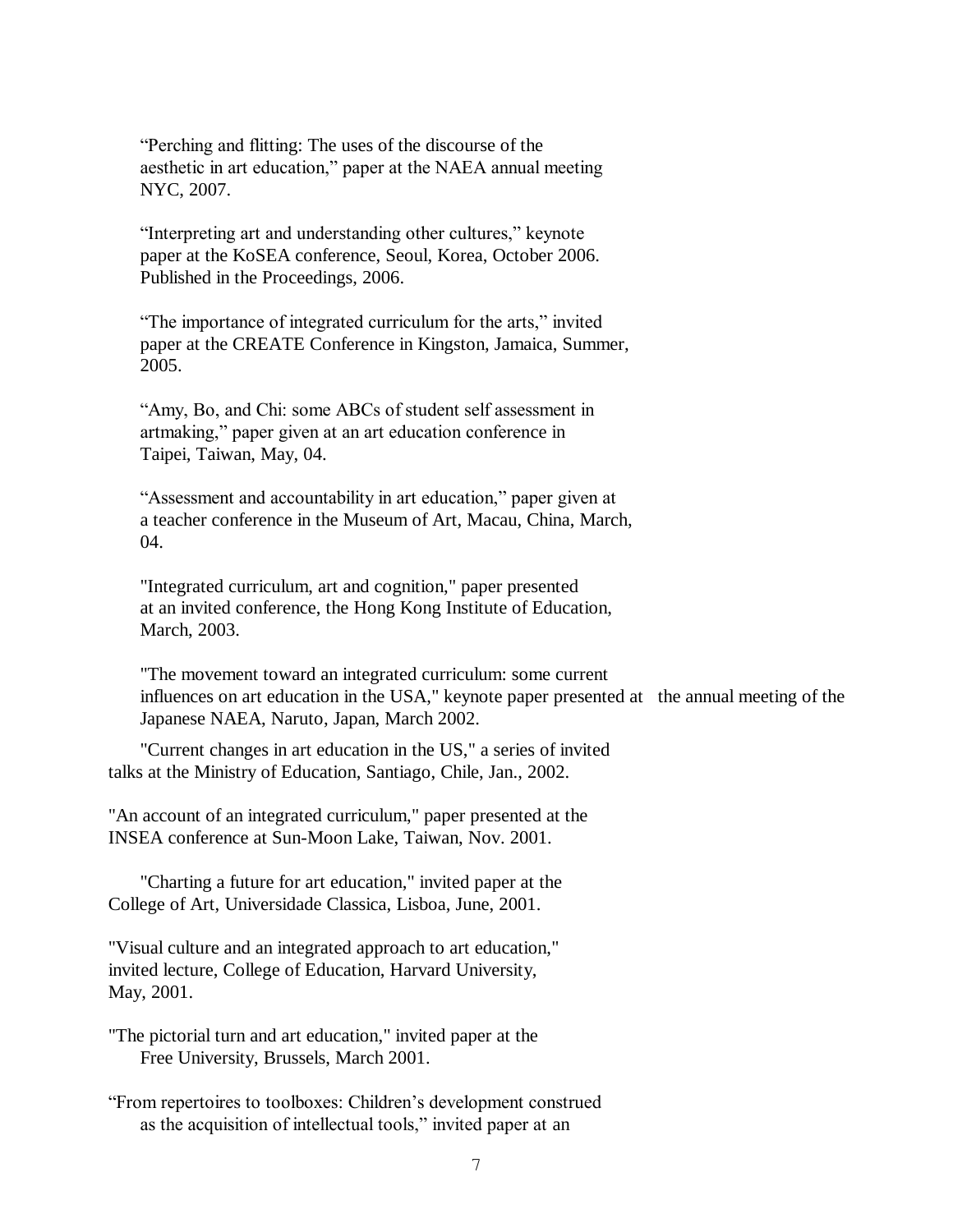international conference at the Gulbenkian Museum, Lisbon, September, 1999.

"Habits of mind: On what we learn in art," keynote presentation at an International Conference on Art Education in the 21st Century, Taichung, R.O.C., March 1999.

"Understanding Art: The visual and verbal complex," a series of lectures in Sao Paulo, Brasil, 25th thru 28th August, 98.

"Art Education on the Verge of the 21st Century," Keynote Speech at the Brasilian national conference of Associations of Artists and Art Educators, Brasilia, August, 1998.

"Art and Identity in a Postmodern World," keynote speech at an International Conference on Art and Identity, Taipei, R.O.C, Nov.1997.

"Integrated Curriculum and our Paradigm of Cognition in the Arts," the 1997 Studies in Art Education invited lecture, N.A.E.A. national conference, April, 1997.

"Changing Directions in Contemporary Art Education," keynote speech at the national ANPAP Congress on Art and Research in Sao Paulo, Brazil, October, 1996.

"Art as a Model of Understanding," invited presentation at a conference on art and identity, Porto Alegre, Brazil, October 1996.

"The Development of Children's Understanding of Art," Annual Meeting, American Psychological Association, Toronto, August, 1966.

"The Role of Art in General Education," invited presentation at a National Conference of Teachers, Tel Aviv, March, 1996.

"Cognitive Conceptions of Learning in the Arts," University of Granada, Spain, April, 1996.

# IV. **JOURNALS, GRANTS**

Between 1988 and 1995 I co-directed a series of annual grants from the Getty Center for Education in the Arts for promoting DBAE in Ohio. These grants averaged \$125,000 annually from 1988 to 1993 and \$250,000 in 1994 and 1995. They were supplemented by summer grants of \$50,000 most years.